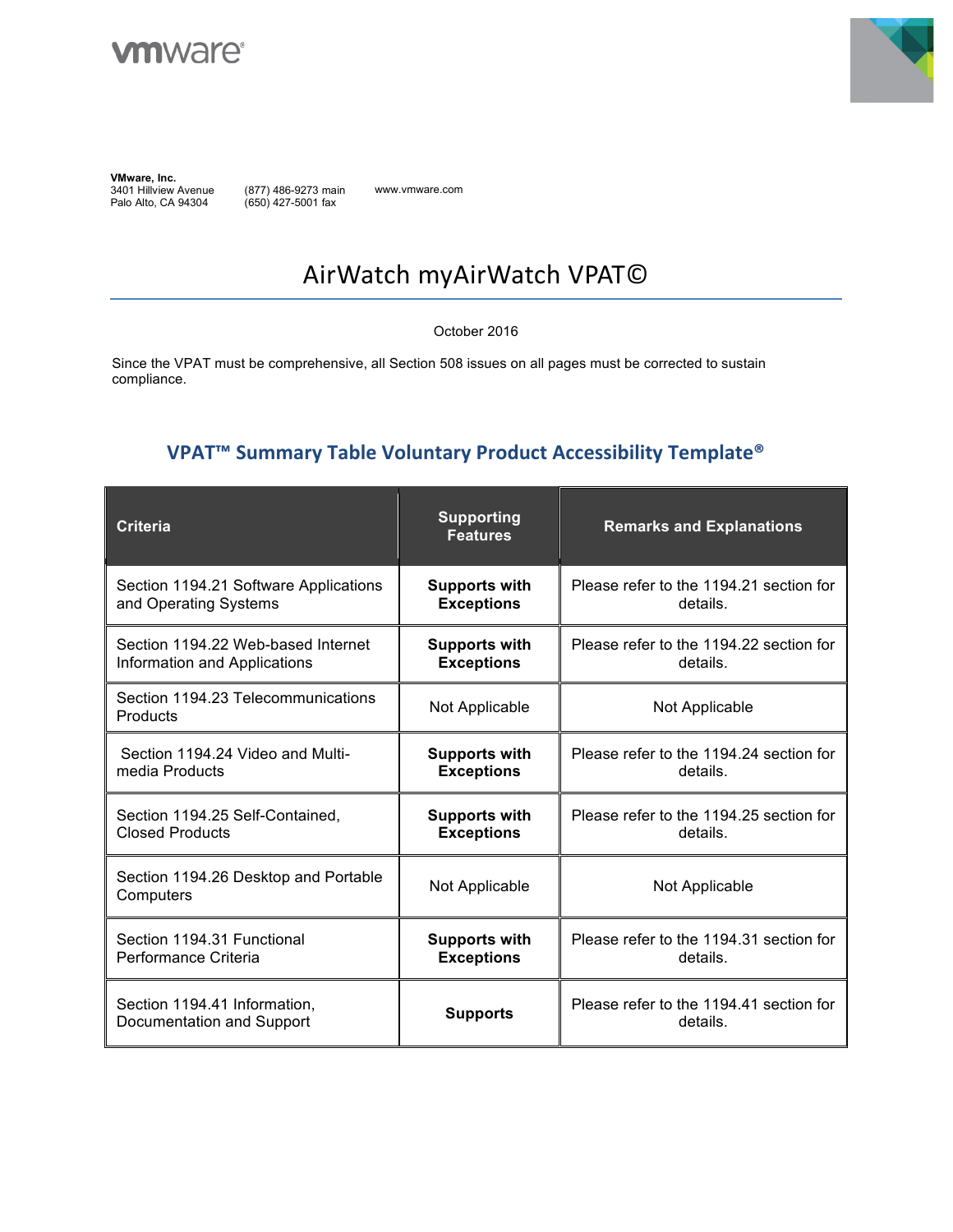### **Support Levels**

| <b>Support Level</b>                                                | <b>Description</b>                                                                                                                                                                                                                                                                                       |
|---------------------------------------------------------------------|----------------------------------------------------------------------------------------------------------------------------------------------------------------------------------------------------------------------------------------------------------------------------------------------------------|
| <b>Supports</b>                                                     | The product fully meets the letter and intent of the Criteria.                                                                                                                                                                                                                                           |
| <b>Supports with Exceptions/Minor Exceptions</b>                    | The product does not fully meet the letter and intent of the<br>Criteria, but provides some level of access relative to the<br>Criteria.                                                                                                                                                                 |
| <b>Supports through Equivalent Facilitation</b>                     | The accessibility tester identified an alternate way to meet<br>the intent of the Criteria or the product does not fully meet<br>the intent of the Criteria.                                                                                                                                             |
| <b>Supports when combined with Compatible</b><br>AT                 | The product fully meets the letter and intent of the Criteria<br>when used in combination with Compatible Assistive<br>Technology (AT). For example, many software programs<br>can provide speech output when combined with a<br>compatible screen reader, commonly used AT for people<br>who are blind. |
| <b>Does Not Support</b>                                             | The product does not meet the letter or intent of the Criteria.                                                                                                                                                                                                                                          |
| <b>Not Applicable</b>                                               | The Criteria does not apply to the specific product.                                                                                                                                                                                                                                                     |
| Not Applicable - Fundamental Alteration<br><b>Exception Applies</b> | A Fundamental Alteration of the product would be required<br>to meet the Criteria (see the access board's standards for<br>the definition of "fundamental alteration").                                                                                                                                  |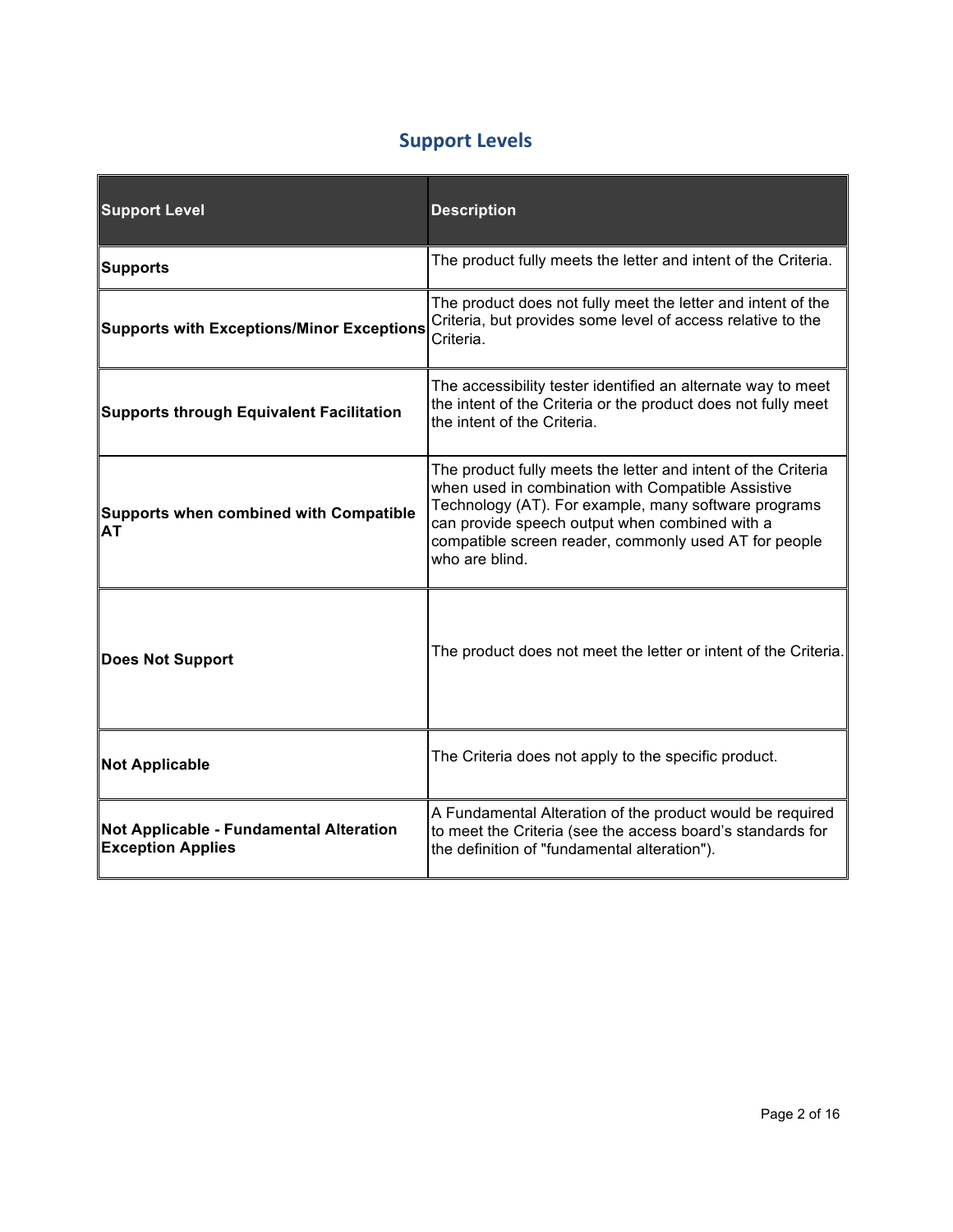# § 1194.21 Software Applications and Operating Systems

| <b>Criteria</b>                                                                                                                                                                                                                                                                                                                                                                                                                                                                                                                                                                                   | <b>Support Level</b>        | <b>Remarks and explanations</b>                                                                                                                                                                                            |
|---------------------------------------------------------------------------------------------------------------------------------------------------------------------------------------------------------------------------------------------------------------------------------------------------------------------------------------------------------------------------------------------------------------------------------------------------------------------------------------------------------------------------------------------------------------------------------------------------|-----------------------------|----------------------------------------------------------------------------------------------------------------------------------------------------------------------------------------------------------------------------|
| (a) When software is designed to run<br>on a system that has a keyboard,<br>product functions shall be executable<br>from a keyboard where the function<br>itself or the result of performing a<br>function can be discerned textually.                                                                                                                                                                                                                                                                                                                                                           | Supports with<br>Exceptions | Some functions of the application are<br>keyboard operable. Some functions are not<br>keyboard operable.                                                                                                                   |
| (b) Applications shall not disrupt or<br>disable activated features of other<br>products that are identified as<br>accessibility features, where those<br>features are developed and<br>documented according to industry<br>standards. Applications also shall not<br>disrupt or disable activated features<br>of any operating system that are<br>identified as accessibility features<br>where the application programming<br>interface for those accessibility<br>features has been documented by<br>the manufacturer of the operating<br>system and is available to the<br>product developer. | Supports                    | Application does not disrupt or disable<br>activated features of other products that are<br>identified as accessibility features, where<br>those features are developed and<br>documented according to industry standards. |
| (c) A well-defined on-screen<br>indication of the current focus shall<br>be provided that moves among<br>interactive interface elements as the<br>input focus changes. The focus shall<br>be programmatically exposed so that<br>Assistive Technology can track focus<br>and focus changes.                                                                                                                                                                                                                                                                                                       | Supports with<br>Exceptions | There exists a clear indication of current visual<br>focus on some screens. Some buttons and<br>dropdowns do not provide visual focus.<br>Assistive technology can track the focus<br>programmatically.                    |
| (d) Sufficient information about a<br>user interface element including the<br>identity, operation and state of the<br>element shall be available to<br>Assistive Technology. When an<br>image represents a program<br>element, the information conveyed<br>by the image must also be available<br>in text.                                                                                                                                                                                                                                                                                        | Supports with<br>Exceptions | Sufficient information is provided for some<br>user interface elements, including name, role<br>and state information. Some components do<br>not have accessible name or roles.                                            |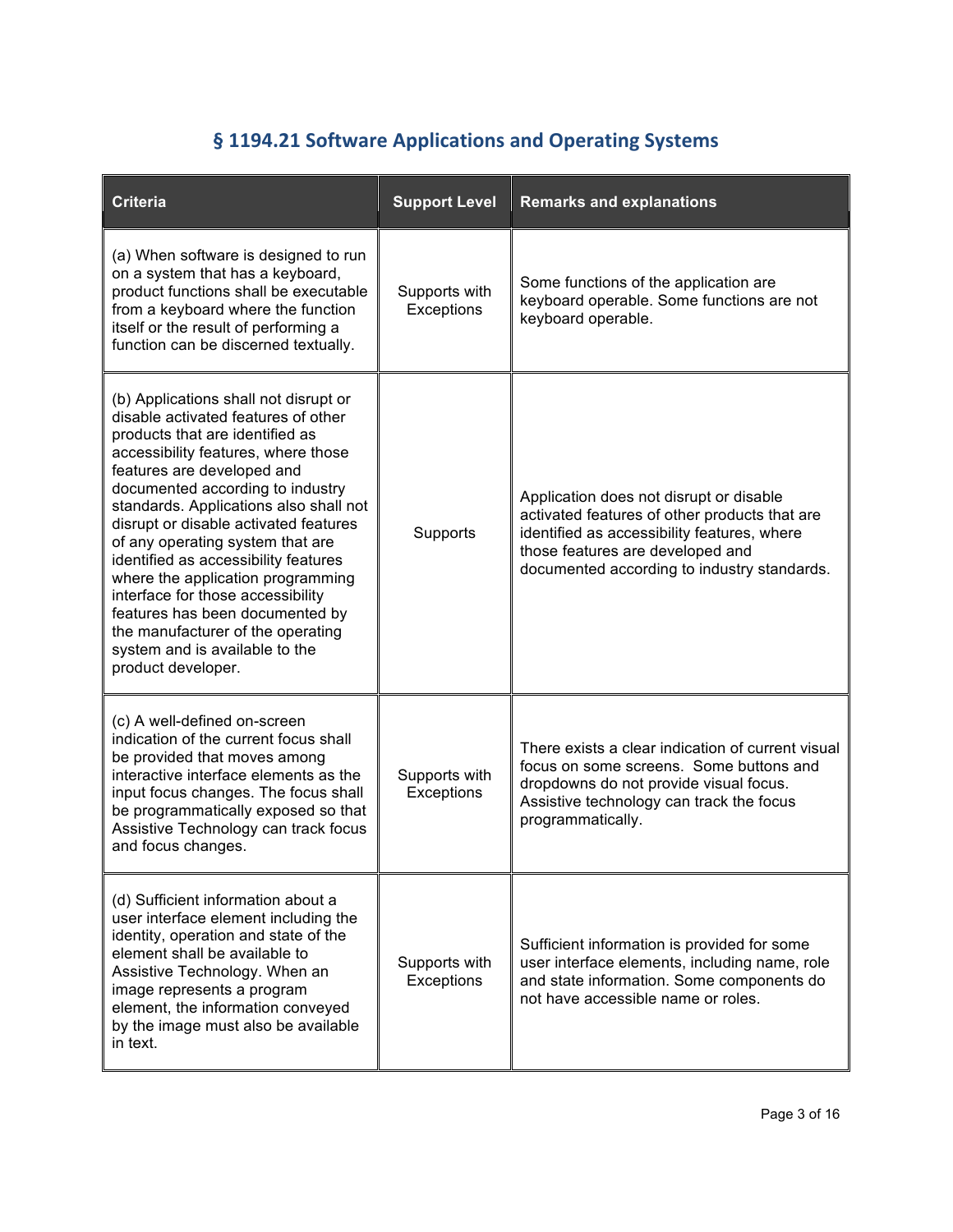| <b>Criteria</b>                                                                                                                                                                                                                           | <b>Support Level</b>        | <b>Remarks and explanations</b>                                                                                                                                                                                                                     |
|-------------------------------------------------------------------------------------------------------------------------------------------------------------------------------------------------------------------------------------------|-----------------------------|-----------------------------------------------------------------------------------------------------------------------------------------------------------------------------------------------------------------------------------------------------|
| (e) When bitmap images are used to<br>identify controls, status indicators, or<br>other programmatic elements, the<br>meaning assigned to those images<br>shall be consistent throughout an<br>application's performance.                 | Supports                    | The meaning of images is consistent.                                                                                                                                                                                                                |
| (f) Textual information shall be<br>provided through operating system<br>functions for displaying text. The<br>minimum information that shall be<br>made available is text content, text<br>input caret location, and text<br>attributes. | Supports                    | Operating system functions are used for<br>displaying text.                                                                                                                                                                                         |
| (g) Applications shall not override<br>user selected contrast and color<br>selections and other individual<br>display attributes.                                                                                                         | Supports with<br>Exceptions | The application honors user selected color<br>and contrast settings such as Windows High<br>Contrast on some screens. Some checkboxes<br>and radio buttons do not support Windows<br>High Contrast.                                                 |
| (h) When animation is displayed, the<br>information shall be displayable in at<br>least one non-animated presentation<br>mode at the option of the user.                                                                                  | Not Applicable              | Animation is not used.                                                                                                                                                                                                                              |
| (i) Color coding shall not be used as<br>the only means of conveying<br>information, indicating an action,<br>prompting a response, or<br>distinguishing a visual element.                                                                | Supports with<br>Exceptions | Color coding is not used as the only means of<br>conveying information, indicating an action,<br>prompting a response, or distinguishing a<br>visual element in some instances. Some<br>"Analytics" charts use color only to convey<br>information. |
| (j) When a product permits a user to<br>adjust color and contrast settings, a<br>variety of color selections capable of<br>producing a range of contrast levels<br>shall be provided.                                                     | Not Applicable              | The application does not contain functionality<br>to support the changing of display attributes.                                                                                                                                                    |
| (k) Software shall not use flashing or<br>blinking text, objects, or other<br>elements having a flash or blink<br>frequency greater than 2 Hz and                                                                                         | Supports                    | Flashing and blinking do not occur in the<br>prohibited range.                                                                                                                                                                                      |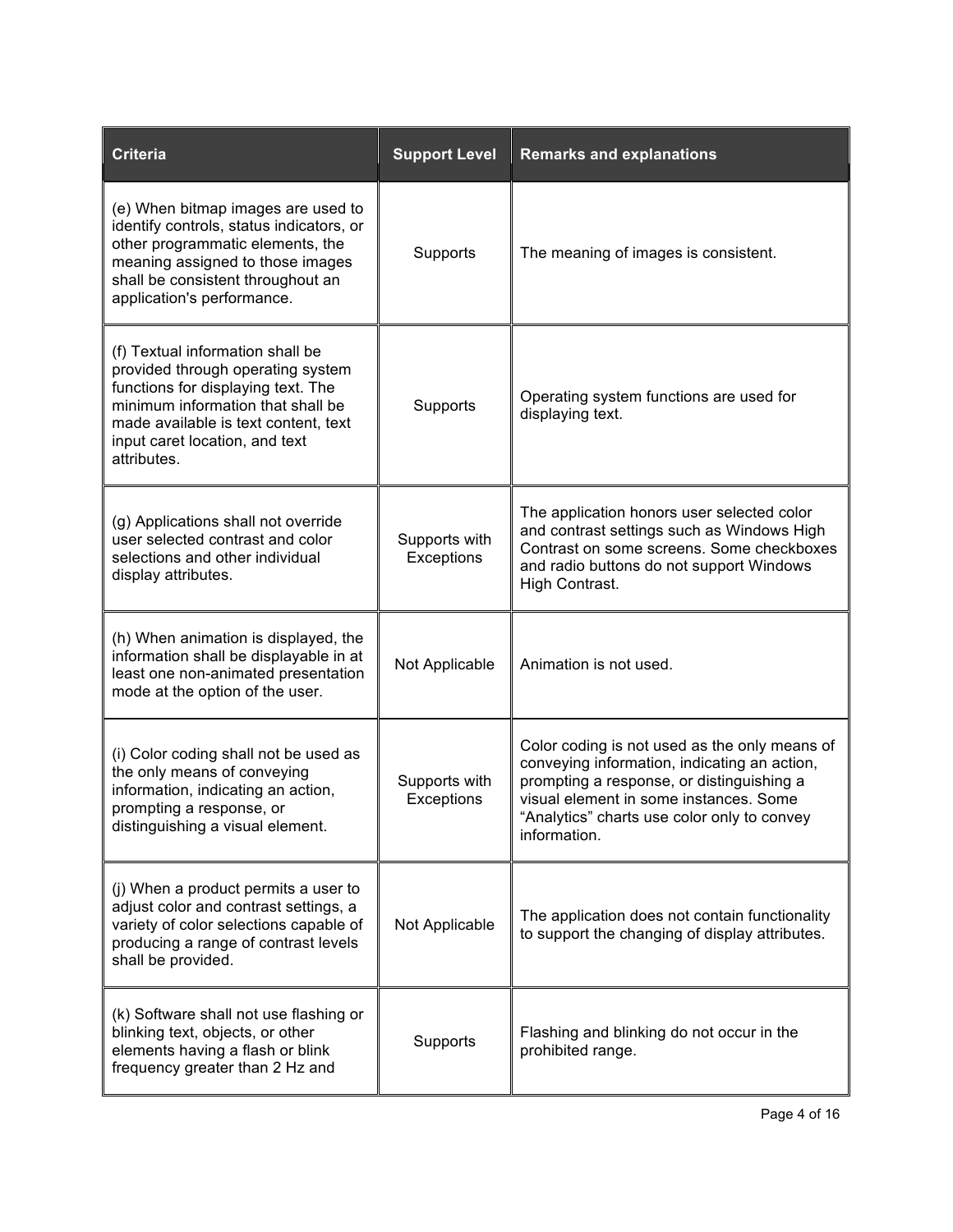| <b>Criteria</b>                                                                                                                                                                                                                                                  | <b>Support Level</b>        | <b>Remarks and explanations</b>                                                                                                                                                 |
|------------------------------------------------------------------------------------------------------------------------------------------------------------------------------------------------------------------------------------------------------------------|-----------------------------|---------------------------------------------------------------------------------------------------------------------------------------------------------------------------------|
| lower than 55 Hz.                                                                                                                                                                                                                                                |                             |                                                                                                                                                                                 |
| (I) When electronic forms are used,<br>the form shall allow people using<br>Assistive Technology to access the<br>information, field elements, and<br>functionality required for completion<br>and submission of the form, including<br>all directions and cues. | Supports with<br>Exceptions | Sufficient information is provided for some<br>user interface elements, including name, role<br>and state information. Some components do<br>not have accessible name or roles. |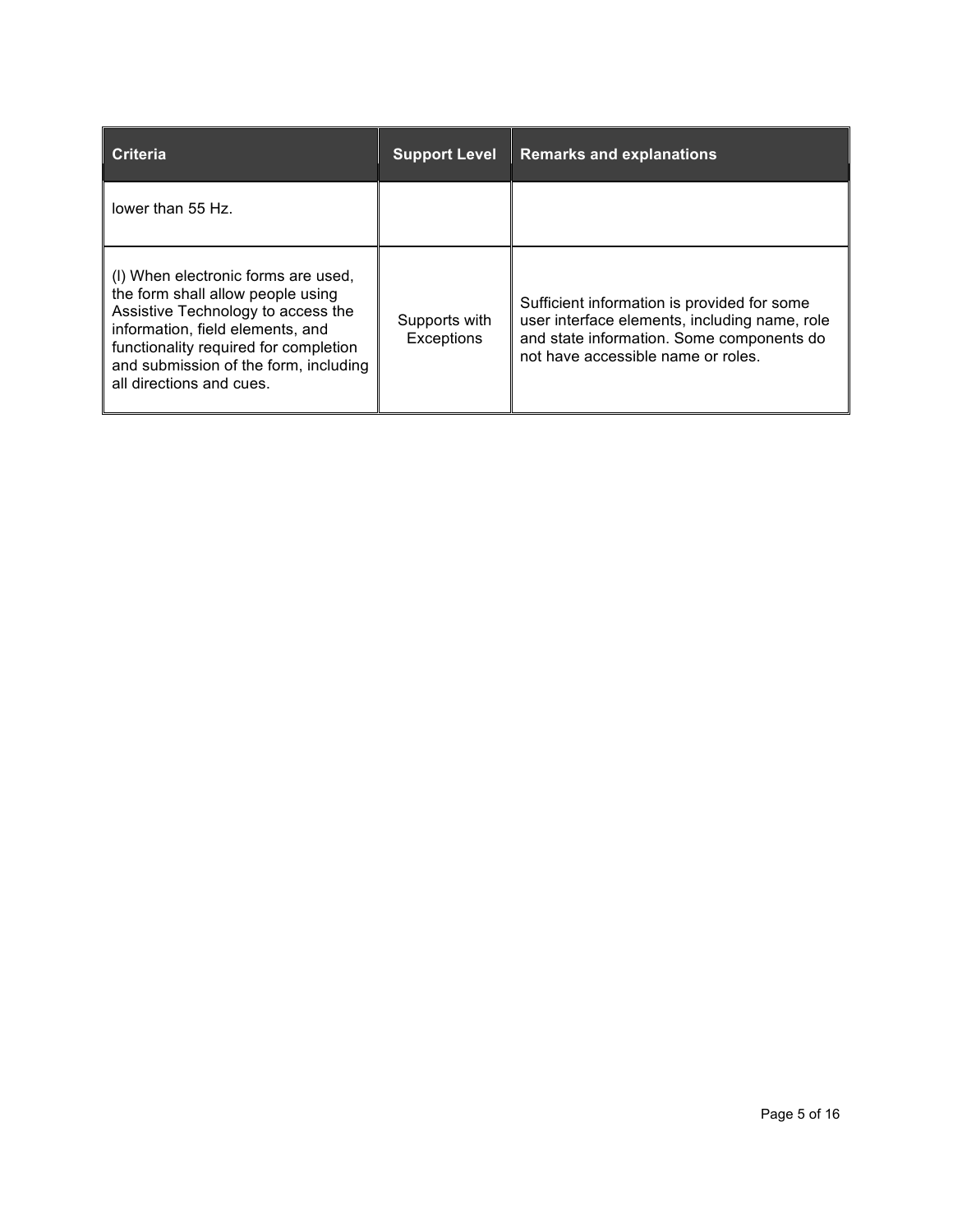### § 1194.22 Web-based Internet information and applications

| <b>Criteria</b>                                                                                                                                                          | <b>Support Level</b>        | <b>Remarks and explanations</b>                                                                                                                                                                                                                     |
|--------------------------------------------------------------------------------------------------------------------------------------------------------------------------|-----------------------------|-----------------------------------------------------------------------------------------------------------------------------------------------------------------------------------------------------------------------------------------------------|
| (a) A text equivalent for every non-<br>text element shall be provided (e.g.,<br>via "alt", "longdesc", or in element<br>content).                                       | Supports with<br>Exceptions | Some images have alternative text. Some<br>images do not have alternative text.                                                                                                                                                                     |
| (b) Equivalent alternatives for any<br>multimedia presentation shall be<br>synchronized with the presentation.                                                           | Supports with<br>Exceptions | The application does not support the<br>displaying of closed captions for the AirWatch<br>Academy video training. Transcripts are<br>available upon request.                                                                                        |
| (c) Web pages shall be designed so<br>that all information conveyed with<br>color is also available without color,<br>for example from context or markup.                | Supports with<br>Exceptions | Color coding is not used as the only means of<br>conveying information, indicating an action,<br>prompting a response, or distinguishing a<br>visual element in some instances. Some<br>"Analytics" charts use color only to convey<br>information. |
| (d) Documents shall be organized so<br>they are readable without requiring<br>an associated style sheet.                                                                 | Supports                    | The web pages are readable without the use<br>of style sheets. Headings are denoted using<br>heading markup.                                                                                                                                        |
| (e) Redundant text links shall be<br>provided for each active region of a<br>server-side image map.                                                                      | Not Applicable              | Server-side image maps are not used.                                                                                                                                                                                                                |
| (f) Client-side image maps shall be<br>provided instead of server-side<br>image maps except where the<br>regions cannot be defined with an<br>available geometric shape. | Not Applicable              | Client-side image maps are not used.                                                                                                                                                                                                                |
| (g) Row and column headers shall<br>be identified for data tables.                                                                                                       | Supports                    | Row and column headers are denoted for<br>tables.                                                                                                                                                                                                   |
| (h) Markup shall be used to<br>associate data cells and header cells<br>for data tables that have two or more<br>logical levels of row or column<br>headers.             | Not Applicable              | Tables of two or more logical levels are not<br>used.                                                                                                                                                                                               |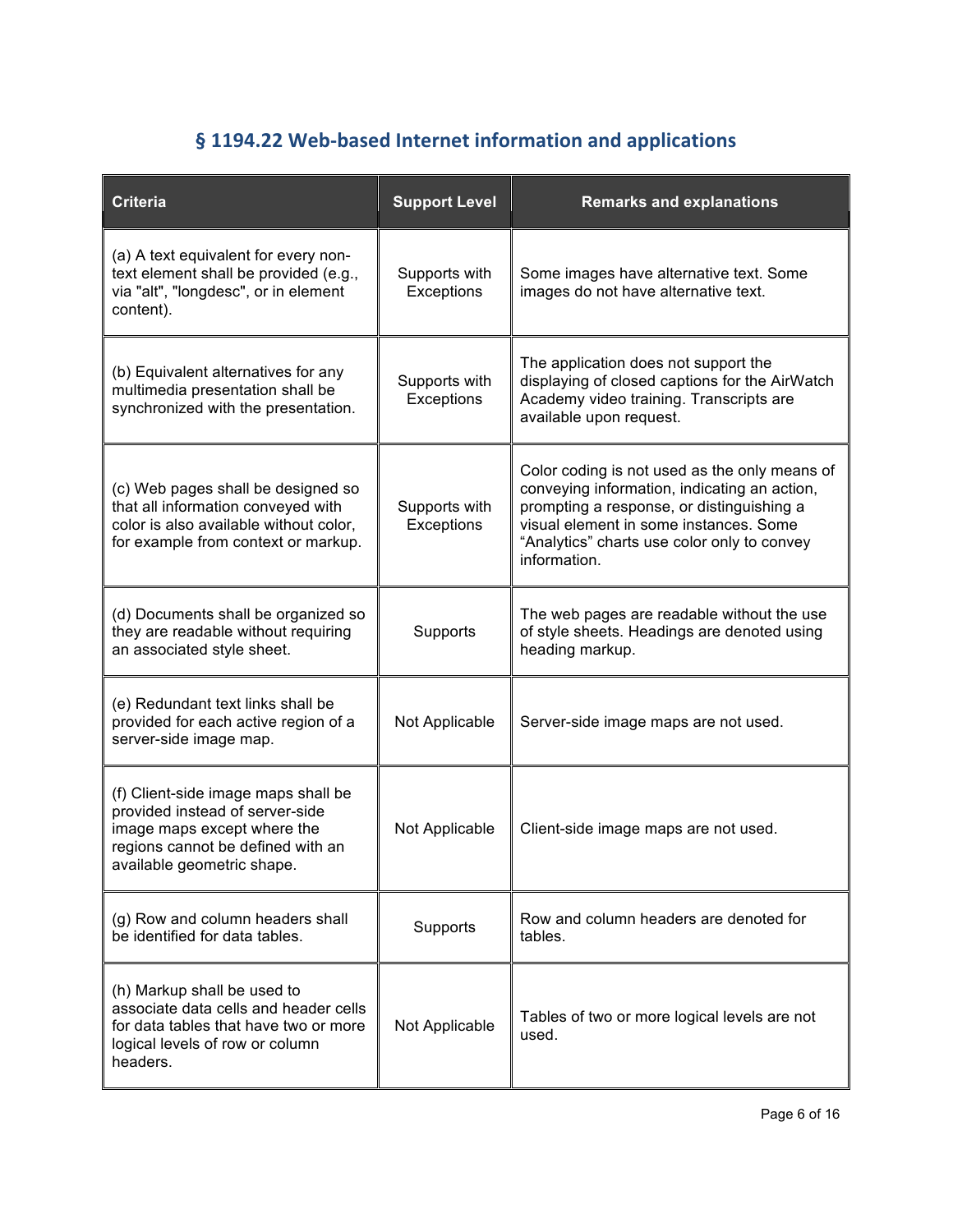| <b>Criteria</b>                                                                                                                                                                                                                                                                                                       | <b>Support Level</b>        | <b>Remarks and explanations</b>                                                                                                                                                 |
|-----------------------------------------------------------------------------------------------------------------------------------------------------------------------------------------------------------------------------------------------------------------------------------------------------------------------|-----------------------------|---------------------------------------------------------------------------------------------------------------------------------------------------------------------------------|
| (i) Frames shall be titled with text<br>that facilitates frame identification<br>and navigation                                                                                                                                                                                                                       | Not Applicable              | Frames are not used.                                                                                                                                                            |
| (i) Pages shall be designed to avoid<br>causing the screen to flicker with a<br>frequency greater than 2 Hz and<br>lower than 55 Hz.                                                                                                                                                                                  | Supports                    | Flickering does not occur in the prohibited<br>range.                                                                                                                           |
| (k) A text-only page, with equivalent<br>information or functionality, shall be<br>provided to make a web site comply<br>with the provisions of this part, when<br>compliance cannot be accomplished<br>in any other way. The content of the<br>text-only page shall be updated<br>whenever the primary page changes. | Not Applicable              | The application is interactive and cannot be<br>represented by text alone.                                                                                                      |
| (I) When pages utilize scripting<br>languages to display content, or to<br>create interface elements, the<br>information provided by the script<br>shall be identified with functional text<br>that can be read by Assistive<br>Technology.                                                                           | Supports                    | Functional text created by client-side scripting<br>can be read by assistive technology.                                                                                        |
| (m) When a web page requires that<br>an applet, plug-in or other application<br>be present on the client system to<br>interpret page content, the page<br>must provide a link to a plug-in or<br>applet that complies with<br>§1194.21(a) through (I).                                                                | Not Applicable              | This product does not use plug-ins.                                                                                                                                             |
| (n) When electronic forms are<br>designed to be completed on-line,<br>the form shall allow people using<br>Assistive Technology to access the<br>information, field elements, and<br>functionality required for completion<br>and submission of the form, including<br>all directions and cues.                       | Supports with<br>Exceptions | Sufficient information is provided for some<br>user interface elements, including name, role<br>and state information. Some components do<br>not have accessible name or roles. |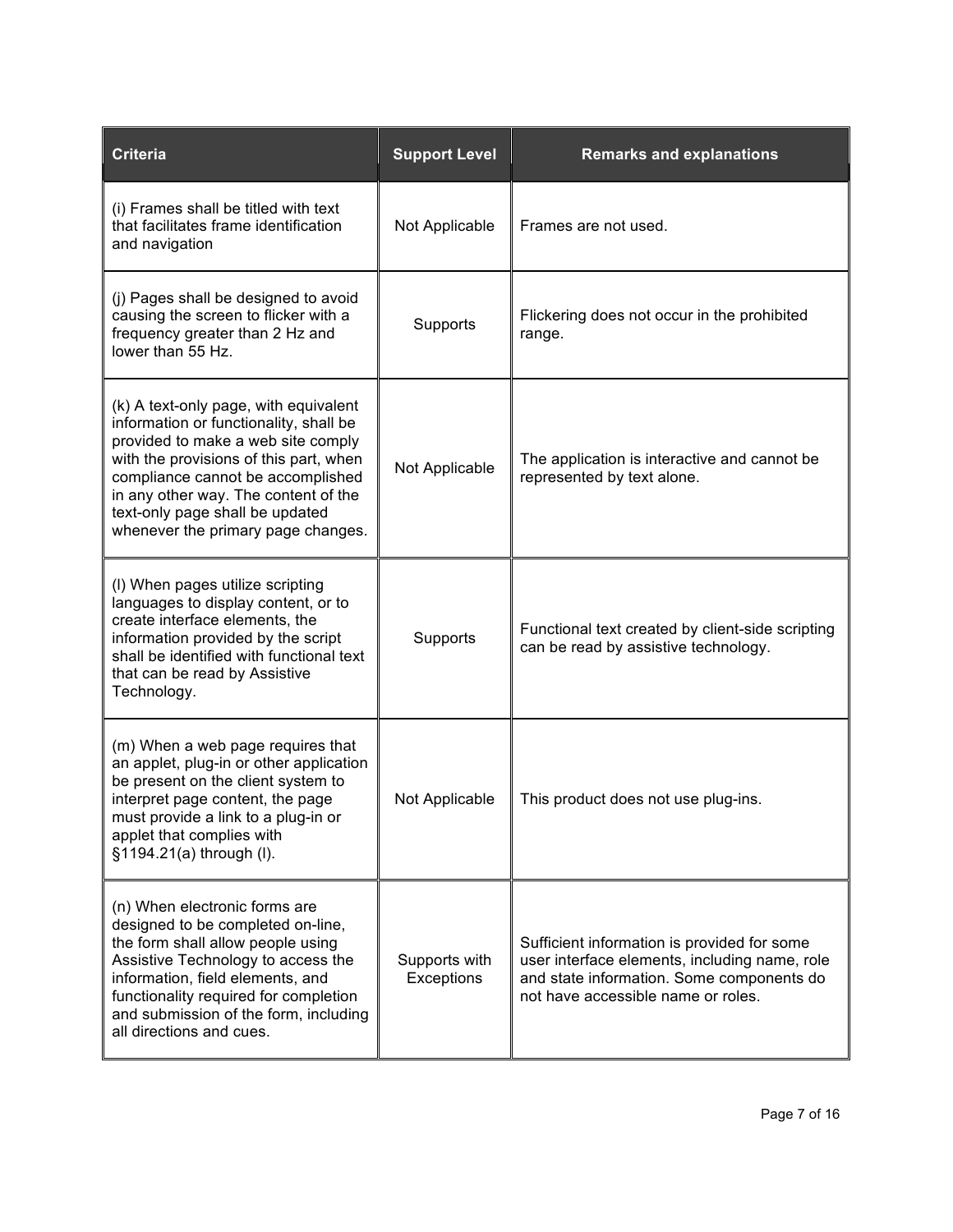| Criteria                                                                                                                               | <b>Support Level</b> | <b>Remarks and explanations</b>                                                |
|----------------------------------------------------------------------------------------------------------------------------------------|----------------------|--------------------------------------------------------------------------------|
| $\vert$ (o) A method shall be provided that<br>permits users to skip repetitive<br>navigation links.                                   | Does not<br>Support  | The application does not have a method to<br>skip repetitive navigation links. |
| (p) When a timed response is<br>required, the user shall be alerted<br>and given sufficient time to indicate<br>more time is required. | Does not<br>Support  | Application times out without warning.                                         |

Note to 1194.22: The Board interprets paragraphs (a) through (k) of this section as consistent with the following priority 1 Checkpoints of the Web Content Accessibility Guidelines 1.0 (WCAG 1.0) (May 5 1999) published by the Web Accessibility Initiative of the World Wide Web Consortium: Paragraph (a) - 1.1, (b) - 1.4, (c) - 2.1, (d) - 6.1, (e) - 1.2, (f) - 9.1, (g) - 5.1, (h) - 5.2, (i) - 12.1, (j) - 7.1, (k) - 11.4.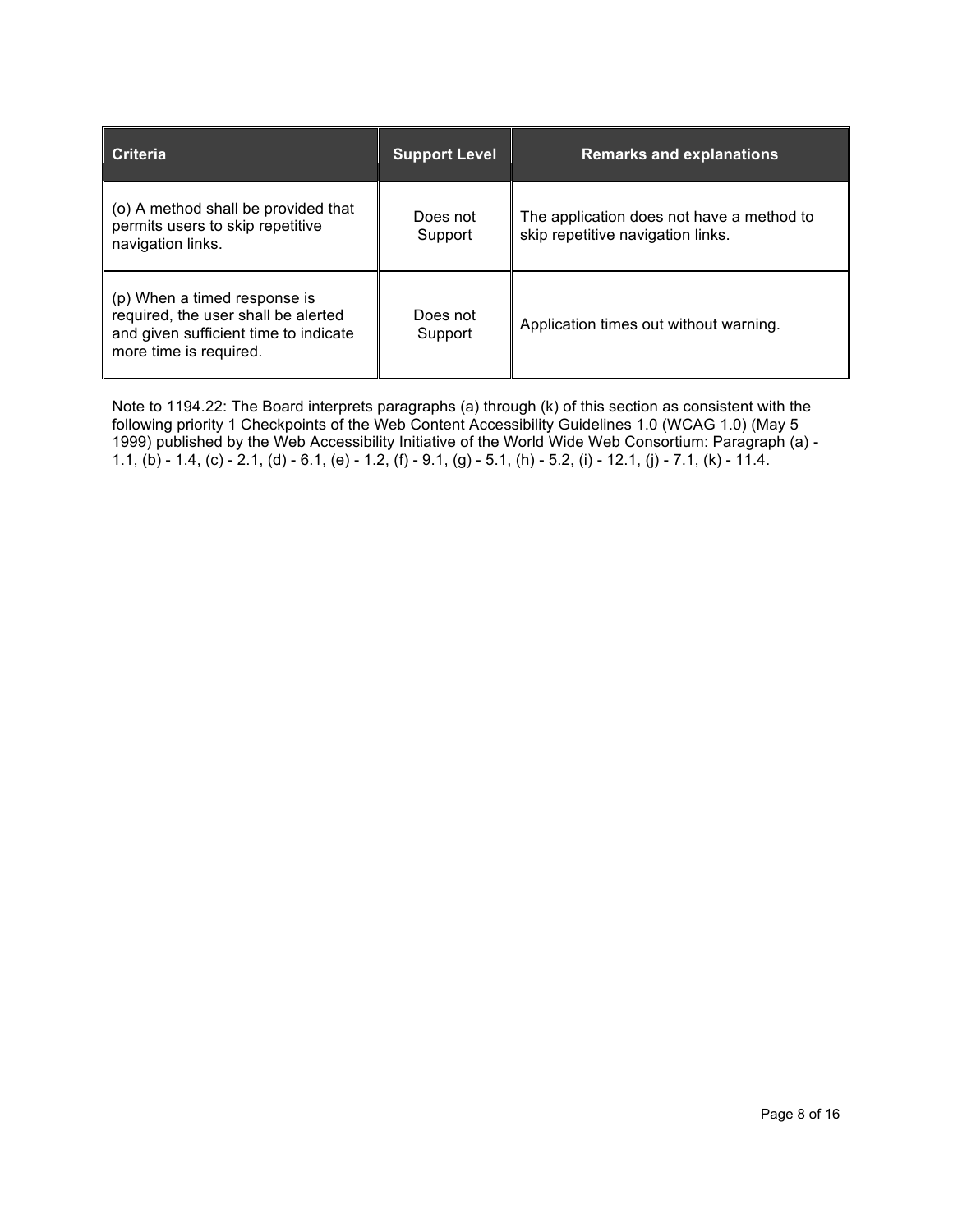#### § 1194.24 Video and Multi-Media Products

| <b>Criteria</b>                                                                                                                                                                                                                                                                                                                                                                                                                                                                                                                                                                                                                                                                                                                                                                                                                                                                                                                                                | <b>Supporting</b><br><b>Features</b> | <b>Remarks and explanations</b>                                        |
|----------------------------------------------------------------------------------------------------------------------------------------------------------------------------------------------------------------------------------------------------------------------------------------------------------------------------------------------------------------------------------------------------------------------------------------------------------------------------------------------------------------------------------------------------------------------------------------------------------------------------------------------------------------------------------------------------------------------------------------------------------------------------------------------------------------------------------------------------------------------------------------------------------------------------------------------------------------|--------------------------------------|------------------------------------------------------------------------|
| (a) All analog television displays 13<br>inches and larger, and computer<br>equipment that includes analog<br>television receiver or display circuitry,<br>shall be equipped with caption<br>decoder circuitry which appropriately<br>receives, decodes, and displays<br>closed captions from broadcast,<br>cable, videotape, and DVD signals.<br>As soon as practicable, but not later<br>than July 1, 2002, widescreen digital<br>television (DTV) displays measuring<br>at least 7.8 inches vertically, DTV<br>sets with conventional displays<br>measuring at least 13 inches<br>vertically, and stand-alone DTV<br>tuners, whether or not they are<br>marketed with display screens, and<br>computer equipment that includes<br>DTV receiver or display circuitry, shall<br>be equipped with caption decoder<br>circuitry which appropriately receives,<br>decodes, and displays closed<br>captions from broadcast, cable,<br>videotape, and DVD signals. | <b>Not</b><br>Applicable             | Does not have analog television receiver or<br>display circuitry.      |
| (b) Television tuners, including tuner<br>cards for use in computers, shall be<br>equipped with secondary audio<br>program playback circuitry.                                                                                                                                                                                                                                                                                                                                                                                                                                                                                                                                                                                                                                                                                                                                                                                                                 | <b>Not</b><br>Applicable             | Does not have tuner capabilities.                                      |
| (c) All training and informational video<br>and multimedia productions which<br>support the agency's mission,<br>regardless of format, that contain<br>speech or other audio information<br>necessary for the comprehension of<br>the content, shall be open or closed<br>captioned.                                                                                                                                                                                                                                                                                                                                                                                                                                                                                                                                                                                                                                                                           | Does Not<br>Support                  | The application does not support the displaying<br>of closed captions. |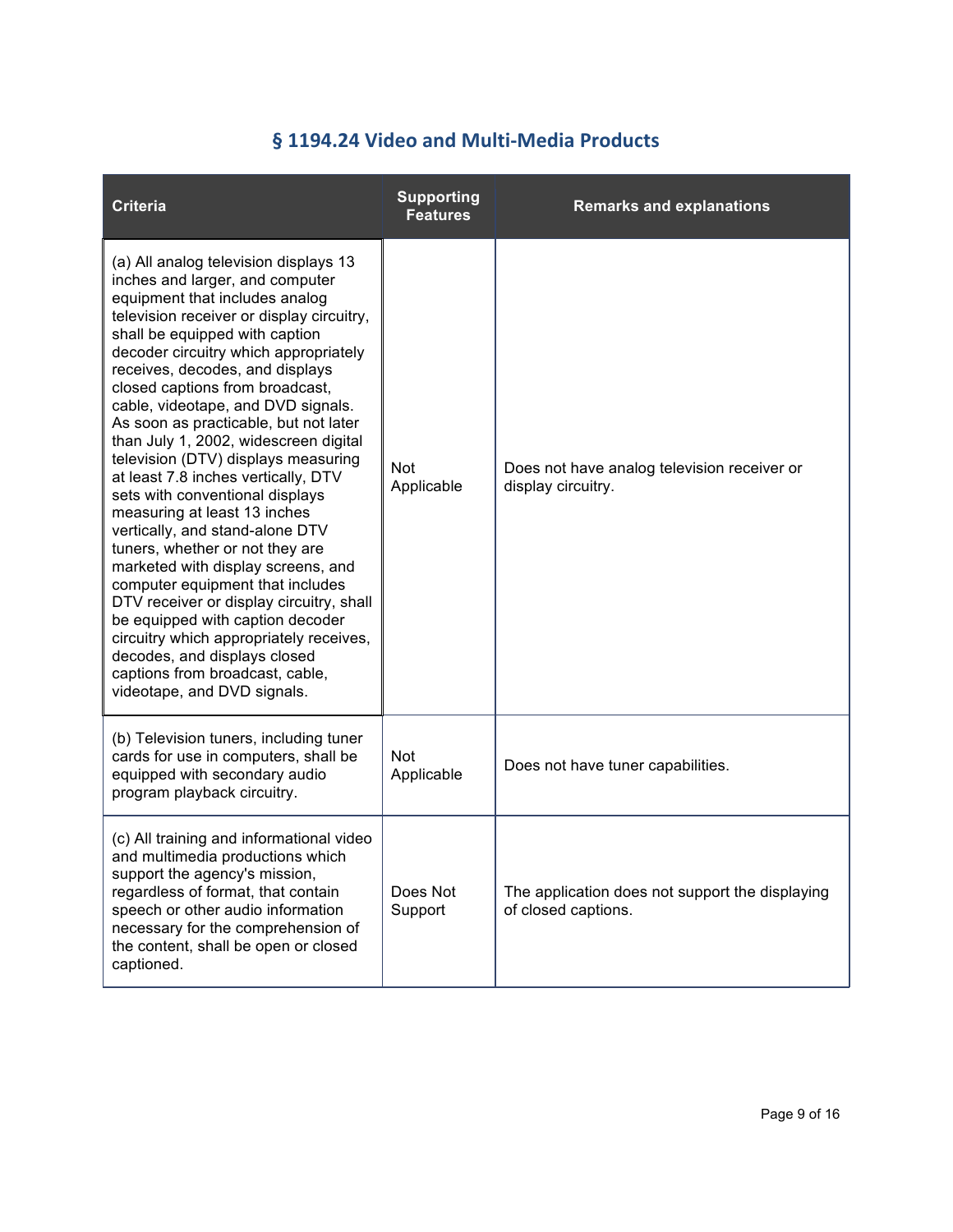| Criteria                                                                                                                                                                                                                                                  | <b>Supporting</b><br><b>Features</b> | <b>Remarks and explanations</b>                                                                                                  |
|-----------------------------------------------------------------------------------------------------------------------------------------------------------------------------------------------------------------------------------------------------------|--------------------------------------|----------------------------------------------------------------------------------------------------------------------------------|
| (d) All training and informational video<br>and multimedia productions which<br>support the agency's mission,<br>regardless of format, that contain<br>visual information necessary for the<br>comprehension of the content, shall<br>be audio described. | Supports                             | Multimedia videos do not require audio<br>descriptions.                                                                          |
| (e) Display or presentation of<br>alternate text presentation or audio<br>descriptions shall be user-selectable<br>unless permanent.                                                                                                                      | Supports with<br>Exceptions          | Transcripts for the videos are available upon<br>request. The application does not support the<br>displaying of closed captions. |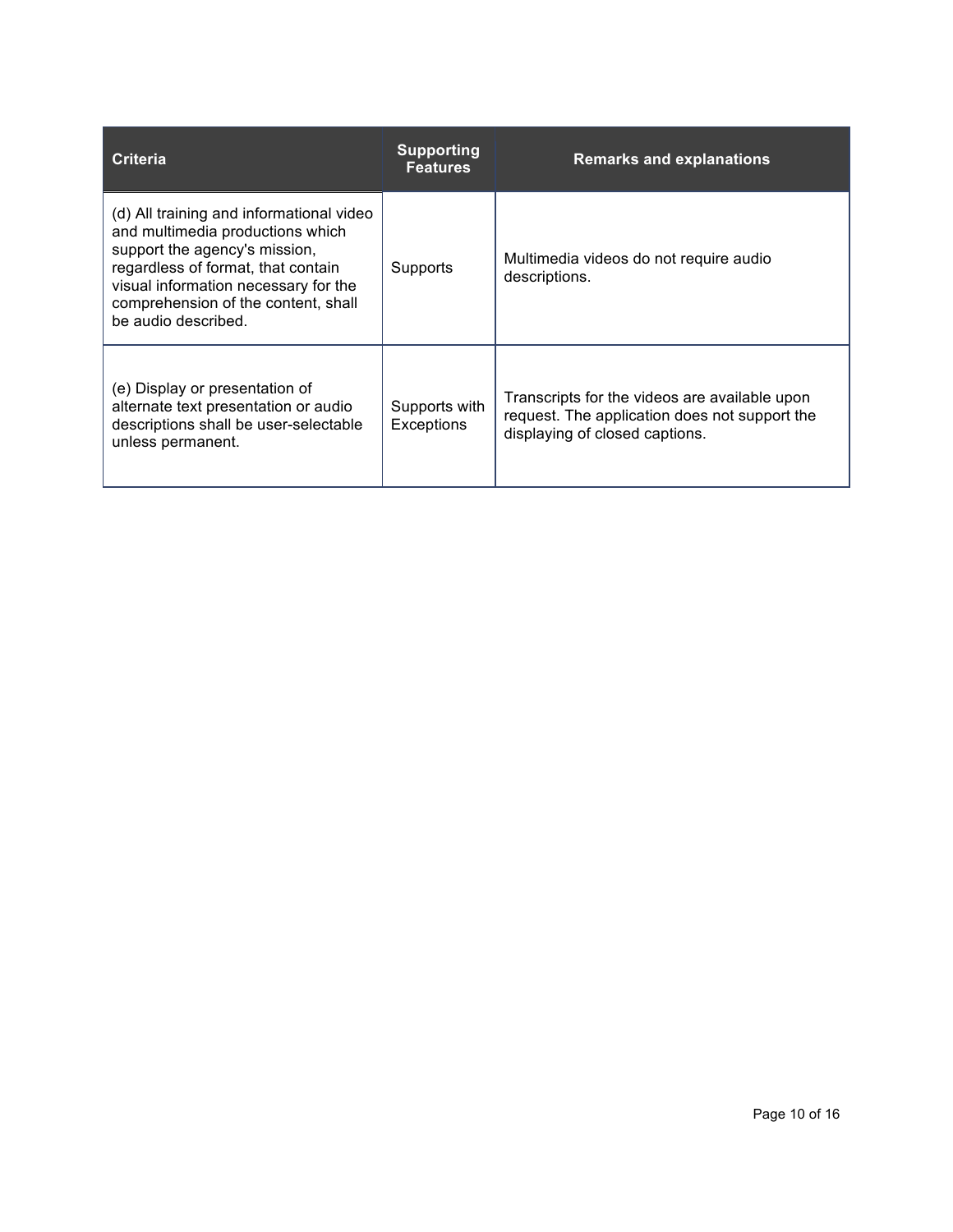# **§ 1194.25 Self-Contained, Closed Products**

| <b>Criteria</b>                                                                                                                                                                                                                                                                                         | <b>Support Level</b> | <b>Remarks and explanations</b>                          |
|---------------------------------------------------------------------------------------------------------------------------------------------------------------------------------------------------------------------------------------------------------------------------------------------------------|----------------------|----------------------------------------------------------|
| (a) Self contained products shall be<br>usable by people with disabilities<br>without requiring an end-user to<br>attach Assistive Technology to the<br>product. Personal headsets for<br>private listening are not Assistive<br>Technology.                                                            | Not Applicable       | This product is not a self-contained, closed<br>product. |
| (b) When a timed response is<br>required, the user shall be alerted<br>and given sufficient time to indicate<br>more time is required.                                                                                                                                                                  | Does not<br>Support  | Application times out without warning.                   |
| (c) Where a product utilizes<br>touchscreens or contact-sensitive<br>controls, an input method shall be<br>provided that complies with §1194.23<br>(k) (1) through (4).                                                                                                                                 | Not Applicable       | This product is not a self-contained, closed<br>product. |
| (d) When biometric forms of user<br>identification or control are used, an<br>alternative form of identification or<br>activation, which does not require the<br>user to possess particular biological<br>characteristics, shall also be<br>provided.                                                   | Not Applicable       | This product is not a self-contained, closed<br>product. |
| (e) When products provide auditory<br>output, the audio signal shall be<br>provided at a standard signal level<br>through an industry standard<br>connector that will allow for private<br>listening. The product must provide<br>the ability to interrupt, pause, and<br>restart the audio at anytime. | Not Applicable       | This product is not a self-contained, closed<br>product. |
| (f) When products deliver voice<br>output in a public area, incremental<br>volume control shall be provided with<br>output amplification up to a level of at<br>least 65 dB. Where the ambient noise                                                                                                    | Not Applicable       | This product is not a self-contained, closed<br>product. |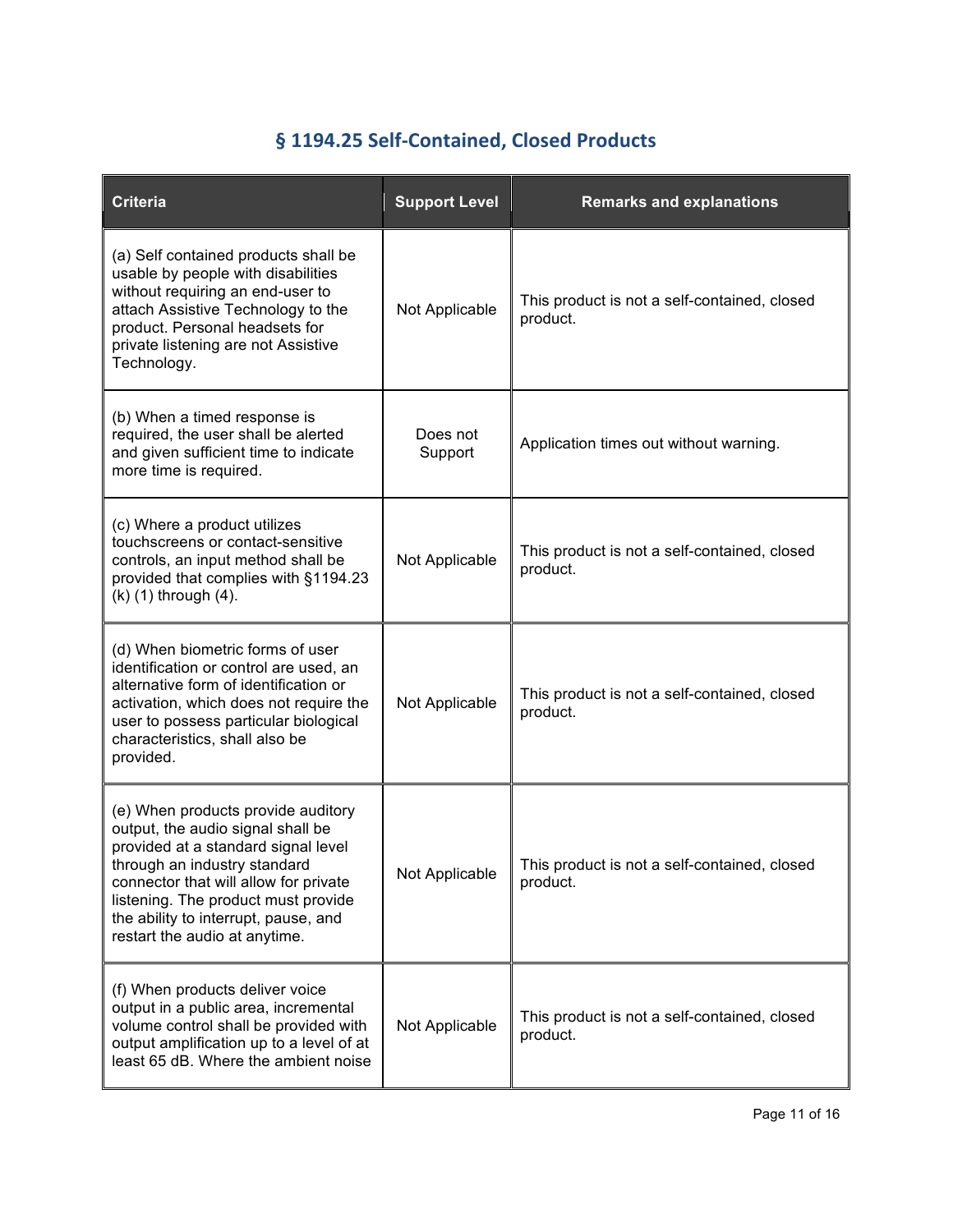| <b>Criteria</b>                                                                                                                                                                                                                                                                                                                                                                                                                                                                                                                                                          | <b>Support Level</b>        | <b>Remarks and explanations</b>                                                                                                                                                                                                                     |
|--------------------------------------------------------------------------------------------------------------------------------------------------------------------------------------------------------------------------------------------------------------------------------------------------------------------------------------------------------------------------------------------------------------------------------------------------------------------------------------------------------------------------------------------------------------------------|-----------------------------|-----------------------------------------------------------------------------------------------------------------------------------------------------------------------------------------------------------------------------------------------------|
| level of the environment is above 45<br>dB, a volume gain of at least 20 dB<br>above the ambient level shall be user<br>selectable. A function shall be<br>provided to automatically reset the<br>volume to the default level after every<br>use.                                                                                                                                                                                                                                                                                                                        |                             |                                                                                                                                                                                                                                                     |
| (g) Color coding shall not be used as<br>the only means of conveying<br>information, indicating an action,<br>prompting a response, or<br>distinguishing a visual element.                                                                                                                                                                                                                                                                                                                                                                                               | Supports with<br>Exceptions | Color coding is not used as the only means of<br>conveying information, indicating an action,<br>prompting a response, or distinguishing a<br>visual element in some instances. Some<br>"Analytics" charts use color only to convey<br>information. |
| (h) When a product permits a user to<br>adjust color and contrast settings, a<br>range of color selections capable of<br>producing a variety of contrast levels<br>shall be provided.                                                                                                                                                                                                                                                                                                                                                                                    | Not Applicable              | The application does not contain functionality<br>support for the changing of color and contrast<br>settings.                                                                                                                                       |
| (i) Products shall be designed to<br>avoid causing the screen to flicker<br>with a frequency greater than 2 Hz<br>and lower than 55 Hz.                                                                                                                                                                                                                                                                                                                                                                                                                                  | Supports                    | Flickering does not occur in the prohibited<br>range.                                                                                                                                                                                               |
| (j) (1) Products which are<br>freestanding, non-portable, and<br>intended to be used in one location<br>and which have operable controls<br>shall comply with the following: The<br>position of any operable control shall<br>be determined with respect to a<br>vertical plane, which is 48 inches in<br>length, centered on the operable<br>control, and at the maximum<br>protrusion of the product within the 48<br>inch length on products which are<br>freestanding, non-portable, and<br>intended to be used in one location<br>and which have operable controls. | Not Applicable              | This product is not a self-contained, closed<br>product.                                                                                                                                                                                            |
| $(j)(2)$ Products which are<br>freestanding, non-portable, and                                                                                                                                                                                                                                                                                                                                                                                                                                                                                                           | Not Applicable              | This product is not a self-contained, closed<br>product.                                                                                                                                                                                            |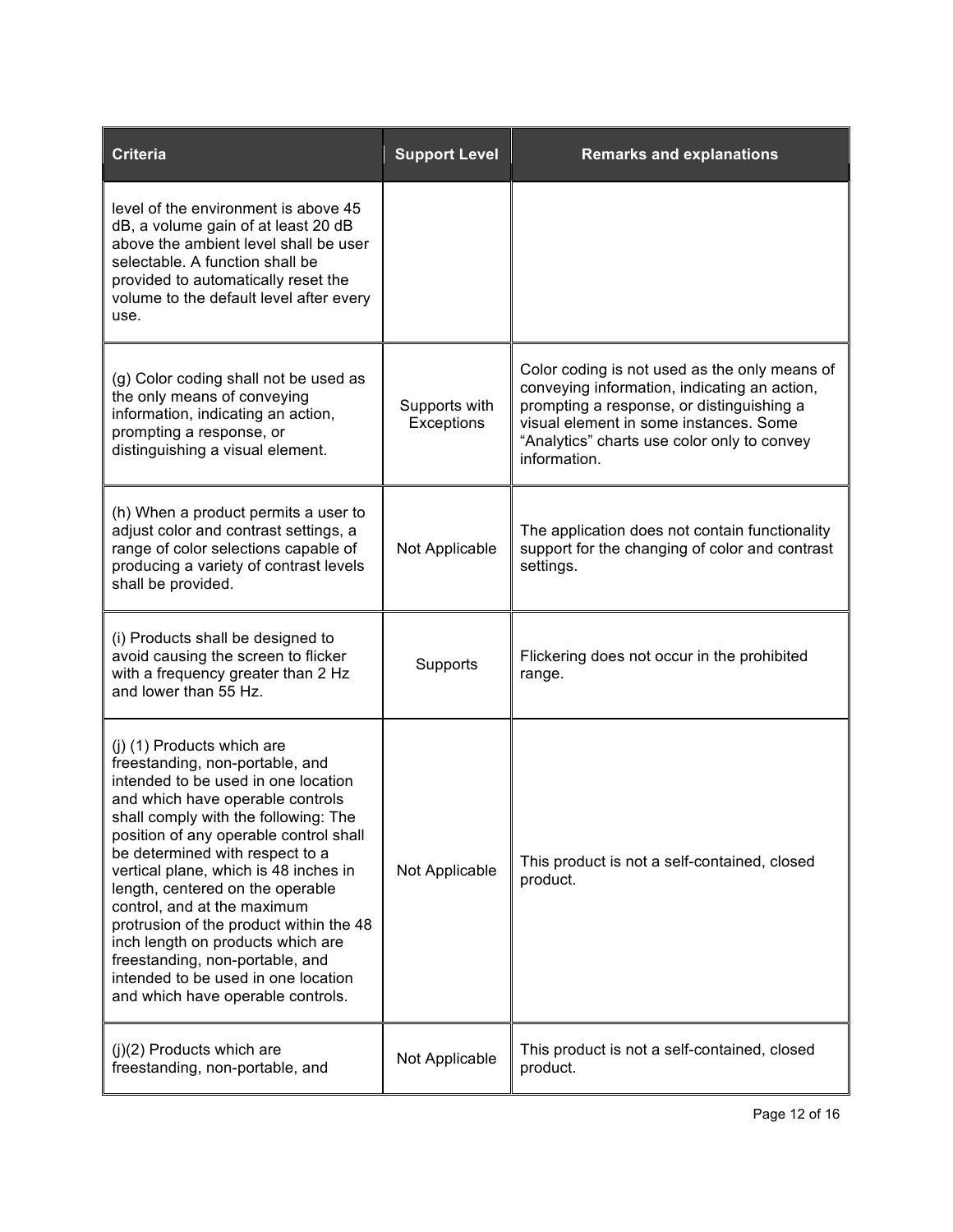| <b>Criteria</b>                                                                                                                                                                                                                                                                                                                                                                        | <b>Support Level</b> | <b>Remarks and explanations</b>                          |
|----------------------------------------------------------------------------------------------------------------------------------------------------------------------------------------------------------------------------------------------------------------------------------------------------------------------------------------------------------------------------------------|----------------------|----------------------------------------------------------|
| intended to be used in one location<br>and which have operable controls<br>shall comply with the following:<br>Where any operable control is 10<br>inches or less behind the reference<br>plane, the height shall be 54 inches<br>maximum and 15 inches minimum<br>above the floor.                                                                                                    |                      |                                                          |
| $(i)(3)$ Products which are<br>freestanding, non-portable, and<br>intended to be used in one location<br>and which have operable controls<br>shall comply with the following:<br>Where any operable control is more<br>than 10 inches and not more than 24<br>inches behind the reference plane,<br>the height shall be 46 inches<br>maximum and 15 inches minimum<br>above the floor. | Not Applicable       | This product is not a self-contained, closed<br>product. |
| $(i)(4)$ Products which are<br>freestanding, non-portable, and<br>intended to be used in one location<br>and which have operable controls<br>shall comply with the following:<br>Operable controls shall not be more<br>than 24 inches behind the reference<br>plane.                                                                                                                  | Not Applicable       | This product is not a self-contained, closed<br>product. |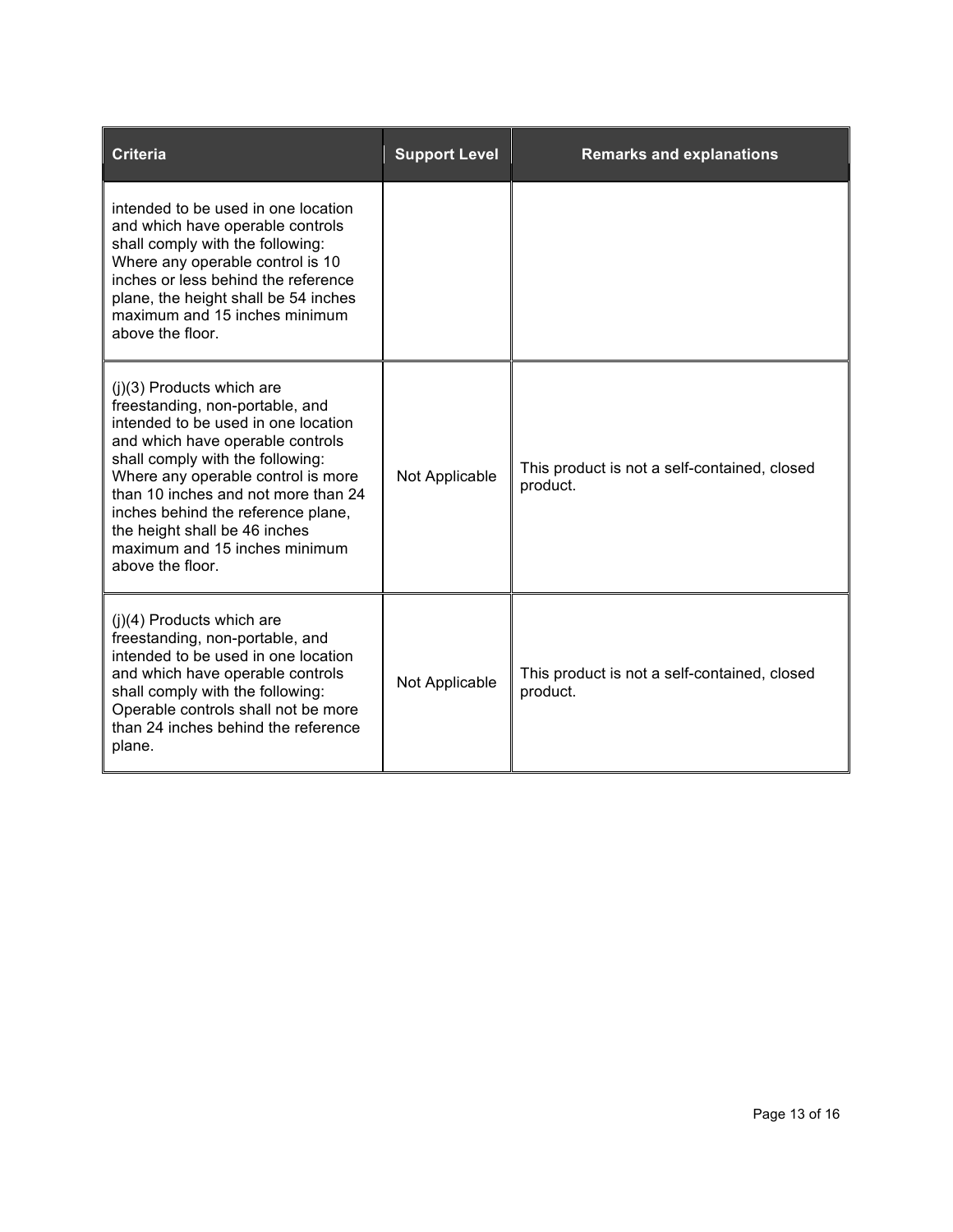#### § 1194.31 Functional Performance Criteria

| <b>Criteria</b>                                                                                                                                                                                                                                                                                                                     | <b>Support Level</b>        | <b>Remarks and explanations</b>                                                                                                                                                                                                                                                                                                                                                                                                       |
|-------------------------------------------------------------------------------------------------------------------------------------------------------------------------------------------------------------------------------------------------------------------------------------------------------------------------------------|-----------------------------|---------------------------------------------------------------------------------------------------------------------------------------------------------------------------------------------------------------------------------------------------------------------------------------------------------------------------------------------------------------------------------------------------------------------------------------|
| (a) At least one mode of operation<br>and information retrieval that does<br>not require user vision shall be<br>provided, or support for Assistive<br>Technology used by people who are<br>blind or visually impaired shall be<br>provided.                                                                                        | Supports with<br>Exceptions | The application is partially keyboard operable.<br>The application provides name, role, state and<br>value information to assistive technology for<br>some components. See 1194.21 and 1194.22<br>for details.<br>The AirWatch Academy has interactive labs<br>that use virtual machines to provide a hands-<br>on experience. The virtual lab environments<br>do not have assistive technology such as a<br>screen reader available. |
| (b) At least one mode of operation<br>and information retrieval that does<br>not require visual acuity greater than<br>20/70 shall be provided in audio and<br>enlarged print output working<br>together or independently, or support<br>for Assistive Technology used by<br>people who are visually impaired<br>shall be provided. | Supports                    | The application may be used without visual<br>acuity greater than 20/70 when combined with<br>screen magnification assistive technology.                                                                                                                                                                                                                                                                                              |
| (c) At least one mode of operation<br>and information retrieval that does<br>not require user hearing shall be<br>provided, or support for Assistive<br>Technology used by people who are<br>deaf or hard of hearing shall be<br>provided                                                                                           | Supports with<br>Exceptions | The application does not support the<br>displaying of closed captions for videos in the<br>AirWatch Academy. Transcripts are available<br>upon request.                                                                                                                                                                                                                                                                               |
| (d) Where audio information is<br>important for the use of a product, at<br>least one mode of operation and<br>information retrieval shall be<br>provided in an enhanced auditory<br>fashion, or support for assistive<br>hearing devices shall be provided.                                                                        | Supports                    | The user can connect assistive technology to<br>the web browsing device such as a PC.                                                                                                                                                                                                                                                                                                                                                 |
| (e) At least one mode of operation<br>and information retrieval that does<br>not require user speech shall be<br>provided, or support for Assistive<br>Technology used by people with                                                                                                                                               | Supports                    | User speech is not required for operations.                                                                                                                                                                                                                                                                                                                                                                                           |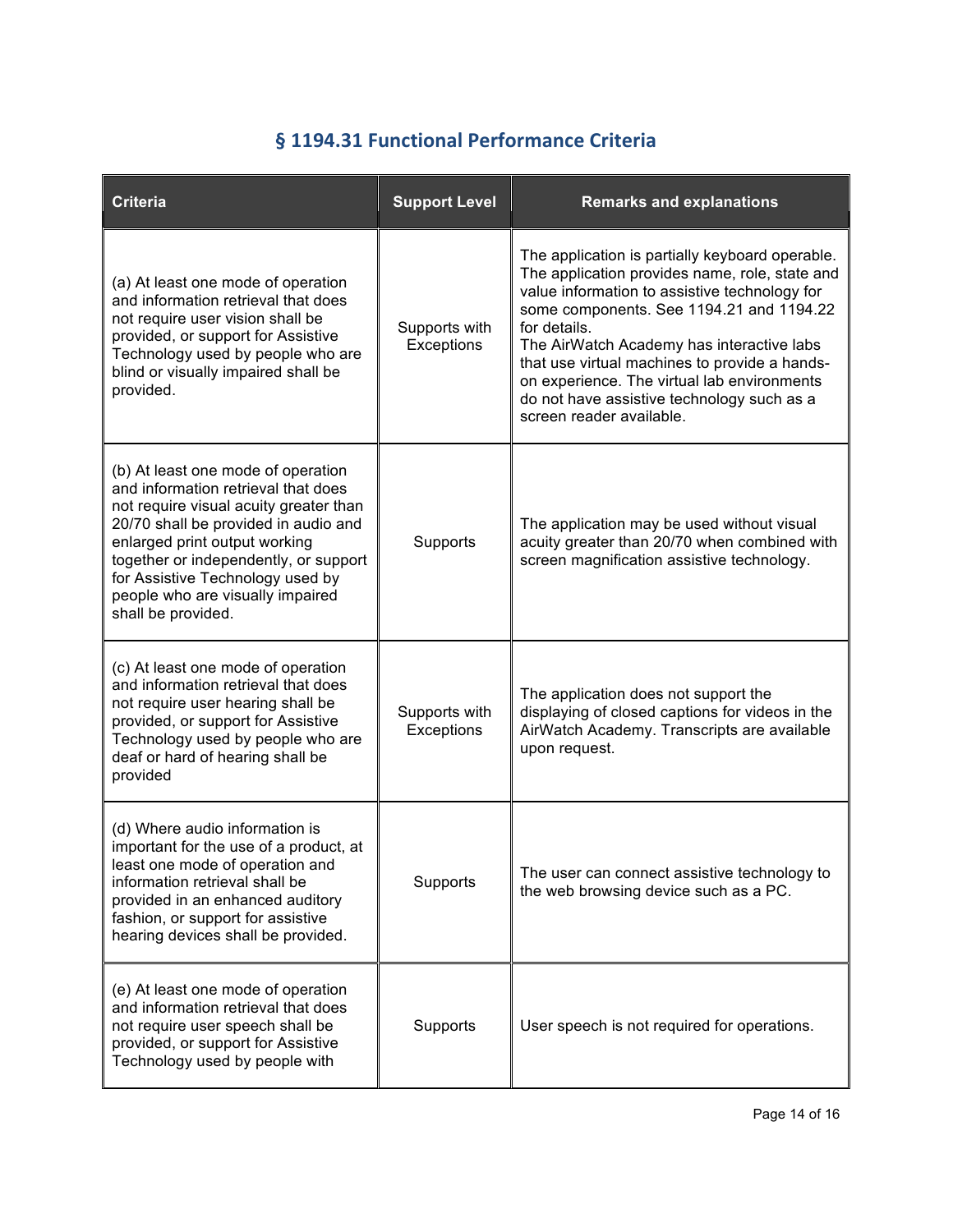| I Criteria                                                                                                                                                                                                           | <b>Support Level</b>        | <b>Remarks and explanations</b>                 |
|----------------------------------------------------------------------------------------------------------------------------------------------------------------------------------------------------------------------|-----------------------------|-------------------------------------------------|
| disabilities shall be provided.                                                                                                                                                                                      |                             |                                                 |
| (f) At least one mode of operation<br>and information retrieval that does<br>not require fine motor control or<br>simultaneous actions and that is<br>operable with limited reach and<br>strength shall be provided. | Supports with<br>Exceptions | The application is partially keyboard operable. |